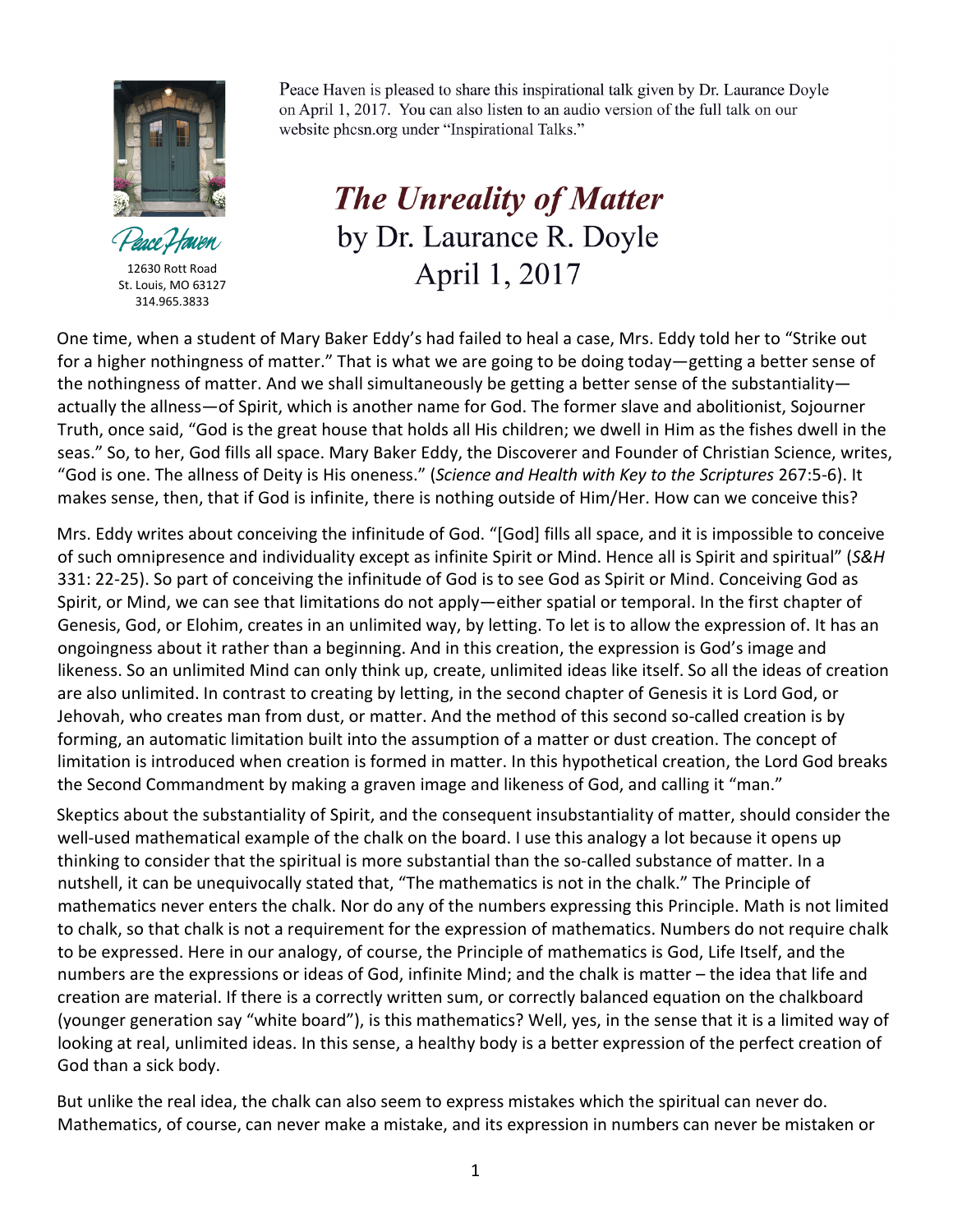limited. This is what Christian Science means when we are taught to start with ". . . perfect God and perfect man, – as the basis of thought and demonstration" (*S&H* 259:13-14). If one starts with the evidence before the material senses, the chalk evidence, then it seems that the expression of numbers is a mixture of correct and incorrect answers, and also permanently limited. If mathematicians believed that numbers were in the chalk, then a quest after mathematics in the universe would be looking for places that could produce chalk. One would require chalk to do mathematics and have to wait for a piece of chalk before being able to calculate. And another large disadvantage is that the chalk would eventually be erased from the board, so that even correct and beautiful mathematical writings would eventually disappear. Well, no mathematicians I know of believe that the math is in the chalk. They know that the real substance of mathematics is mental, and there is perfection inherent in mathematics in the sense that it does not admit of any mistakes, not one.

However, there seems to be a current notion that the substance of Life is material—limited and temporal and that there is inherent imperfection in the expression of Life. Yet even natural science shows that the evidence of the material senses is unreliable—whether it is the perception of a flat Earth, the Sun circling the Earth, or any other misperception. Such misperceptions are based on taking the material sense so-called evidence as reliable. However, we know the Earth is round and orbits the Sun because here science has disputed the material sense evidence with the evidence of intelligence. Natural science is not about taking the evidence of the material senses as the final work—it is about taking the evidence of intelligence as more reliable than the evidence of the material senses. As the mathematician and philosopher Bertrand Russell put it, "Physics is based upon the idea that things are as they appear; and then it proceeds to prove that things are not as they appear." Mary Baker Eddy writes, "Science shows appearances often to be erroneous, and corrects these errors by the simple rule that the greater controls the lesser. The sun is the central stillness, so far as our solar system is concerned, and the earth revolves about the sun once a year, besides turning daily on its own axis. . . As thus indicated, astronomical order imitates the action of divine Principle; and the universe, the reflection of God, is thus brought nearer the spiritual fact, and is allied to divine Science as displayed in the everlasting government of the universe" (*S&H* 121: 22-32).

So we have introduced some analogies to help guide thinking in the direction we are headed—that matter is insubstantial (in Christian Science matter is completely unreal) and that the spiritual is the substantial (in Christian Science the only substance). But is this what is really going on? In the teachings of Christian Science, Christ Jesus was a scientist whose mission was to reveal the spiritual nature of reality by healing and overcoming all limitations, even death. He did not come to impress people into a certain religious behavior or as an appeasement to an anthropomorphic deity that somehow required a blood sacrifice to find the magnanimity to forgive. Jesus said he had come to bear witness to the truth (see John 18:37). Jesus' great mission was to reveal that reality – and that Reality, is perfect. God, the Creator, whom he called "Father," is unchanging Love – as unchanging as the principle of mathematics—and also the only Mind, being the infinite Mind. This creation he demonstrated by healing, and overcoming limits of any kind. He taught that Truth itself is our Father, our Source, our Creator.

So here in the modern age, might we be seeing a trend toward matter being more substantial, or are we seeing trends more toward the mental nature of the universe? The famous British astronomer, Sir Arthur Eddington, was the first person to confirm Einstein's General Theory of Relativity by observing a total solar eclipse in 1919. This made Einstein instantly famous around the world. Eddington once wrote, "It is difficult for the matter-of-fact physicist to accept the view that the substratum of everything is of mental character. But no one can deny that mind is the first and most direct thing in our experience, and that everything else is remote inference." I think it is interesting that a renowned astronomer in the early part of the 19<sup>th</sup> Century would argue that the foundational reality is of a mental nature, and that matter, for example, was a "remote inference." When I read this I often think of the phrase, "the matter-*as*-fact physicist."

The folks in the natural science community that are at the frontiers of asking what the nature of substance is today, are the quantum physicists who are involved with what is widely known as "the measurement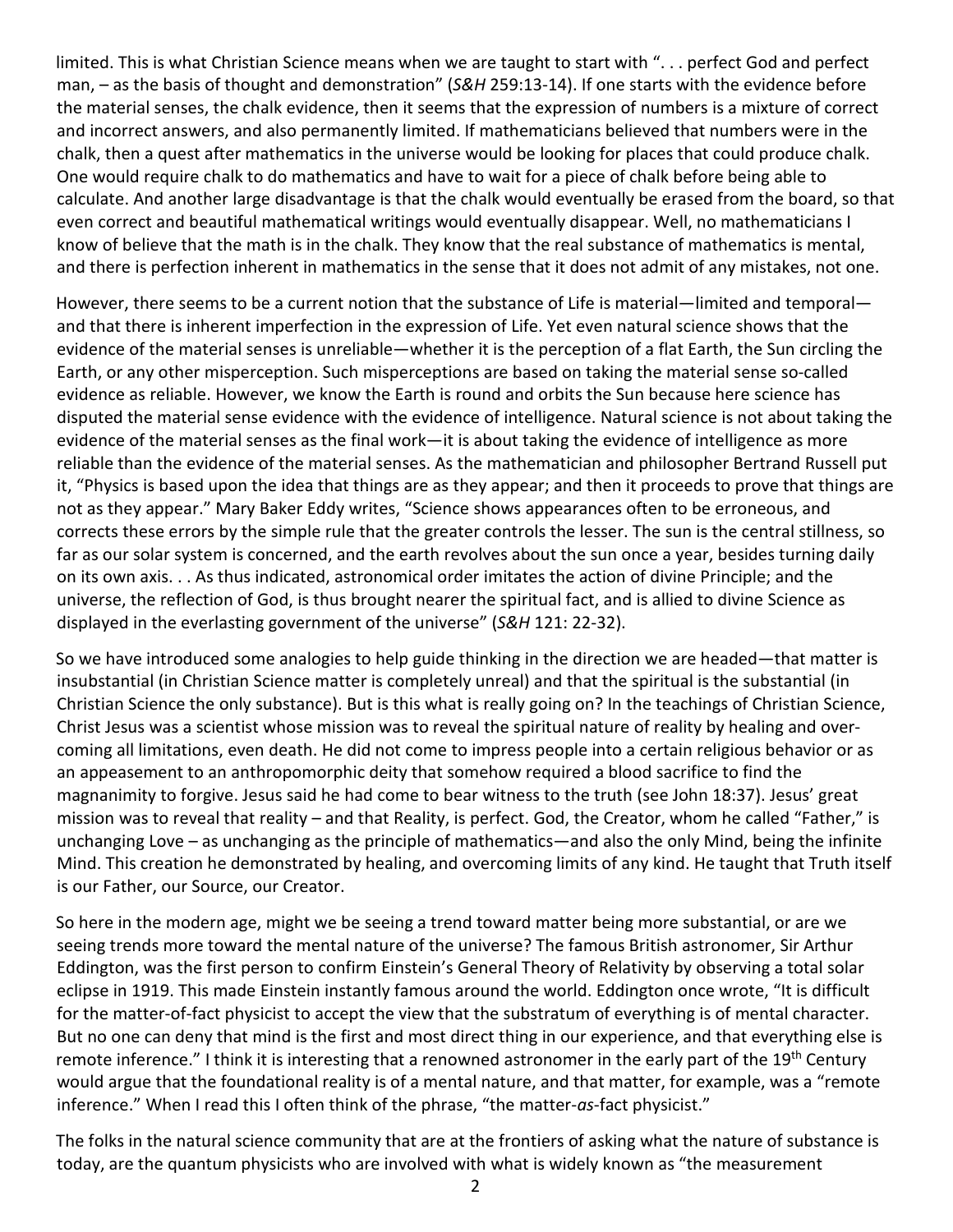problem." In classical science, there is an experimenter who does an experiment and what he knows about the experiment does not affect the experiment at all. In what is called "modern science" things are a bit different as it seems that what the experimenter knows or can know about the experiment actually affects the results. This is the measurement problem—it appears that the consciousness of the observer, via what they can know or not know about the experiment—seems to be able to enter into the experimental results. This, of course, has only been demonstrated for single or a few particles in various experiments, but the results are nevertheless unequivocal. To put it succinctly, the fundamental notion of objective matter has had to be rejected by the quantum measurement community as simply not possible. For the quantum physics folks in the audience, I'm referring to the exclusion of local reality by the results of experimental violation of Bell's Inequalities. "Local" here means at the speed of light or slower, and "reality" refers to particles existing whether they are observed or not. "Local reality" has been disproved by many experiments and, in physics lingo, this disproof is called a "violation of Bell's Inequalities" after John Bell, the great Irish physicist.

Mrs. Eddy wrote in the Victorian Era about the nature of matter as nothing, according to the teachings of Christian Science. In this period, matter was thought to be solid and substantial. While astronomical discoveries, for example, had uncovered the fallacy of relying on the evidence of the material senses, the insubstantial and ethereal nature of matter itself had not yet been discovered by the natural science community. In the latter part of the 19<sup>th</sup> Century, Ernest Rutherford, a New Zealand physicist working in England, did an experiment where he bombarded a gold foil with alpha particles, which are helium nuclei. Most of the alpha particles went right through but some actually bounced right back to the source. He was actually amazed. The only explanation that made sense was that the atom must be mostly empty space, and that there was a dense nucleus which an alpha particle would occasionally hit and bounce back from. This is the experiment people refer to when they say that the atom is mostly empty space. For example, if one took out all the space between the atoms of planet Earth so that the Earth was a black hole, then the Earth would be about one-half inch in diameter. But modern quantum physics was to go much further.

At this point, I'd like to say where we are going. Mary Baker Eddy was way ahead of her time not just in her understanding of theology and her healing methods. She was also more than a hundred years ahead of her time in science—in the understanding of reality, which is fundamentally what science is all about. She wrote: "Whatever furnishes the semblance of an idea governed by its Principle, furnishes food for thought. Through astronomy, natural history, chemistry, music, mathematics, thought passes naturally from effect back to cause. . . Academics of the right sort are requisite. Observation, invention, study, and original thought are expansive and should promote the growth of mortal mind out of itself, out of all that is mortal" (*S&H* 195:15- 22). Through observation, invention, study, and original thought natural science has made progress in the uncovering of the nature of reality in just this direction—in the direction of outgrowing the mortal, limited way of looking at things. In other words, I would say that the quantum physicists are the unknown friends of the Christian Scientists—although they may not know it. (I'm working on it!)

The mainstream theory of substance in quantum physics is called the "Copenhagen Interpretation" after the city where Niels Bohr had his institute. He was Einstein's main foil, or mental ping-pong partner, in discussing the nature of reality in light of experimental results in quantum physics. I should say that this is the mainstream interpretation but only one of about a dozen interpretations, and that none of these experiments in quantum physics allow objective matter to exist in a usual time like framework. The Copenhagen Interpretation states that matter particles do not exist until they are observed. And remember, this has been the main-stream theoretical interpretation of the underlying reality.

Then the question arises as to what constitutes an observer. Many quantum physicists would say that an observation requires consciousness. So in modern physics it appears that consciousness is tied up with the results of not just a measurement of matter, but with the very existence of matter. It is very remarkable, then, to the natural science community anyway, that Mrs. Eddy wrote, in the Victorian Era, this definition of matter: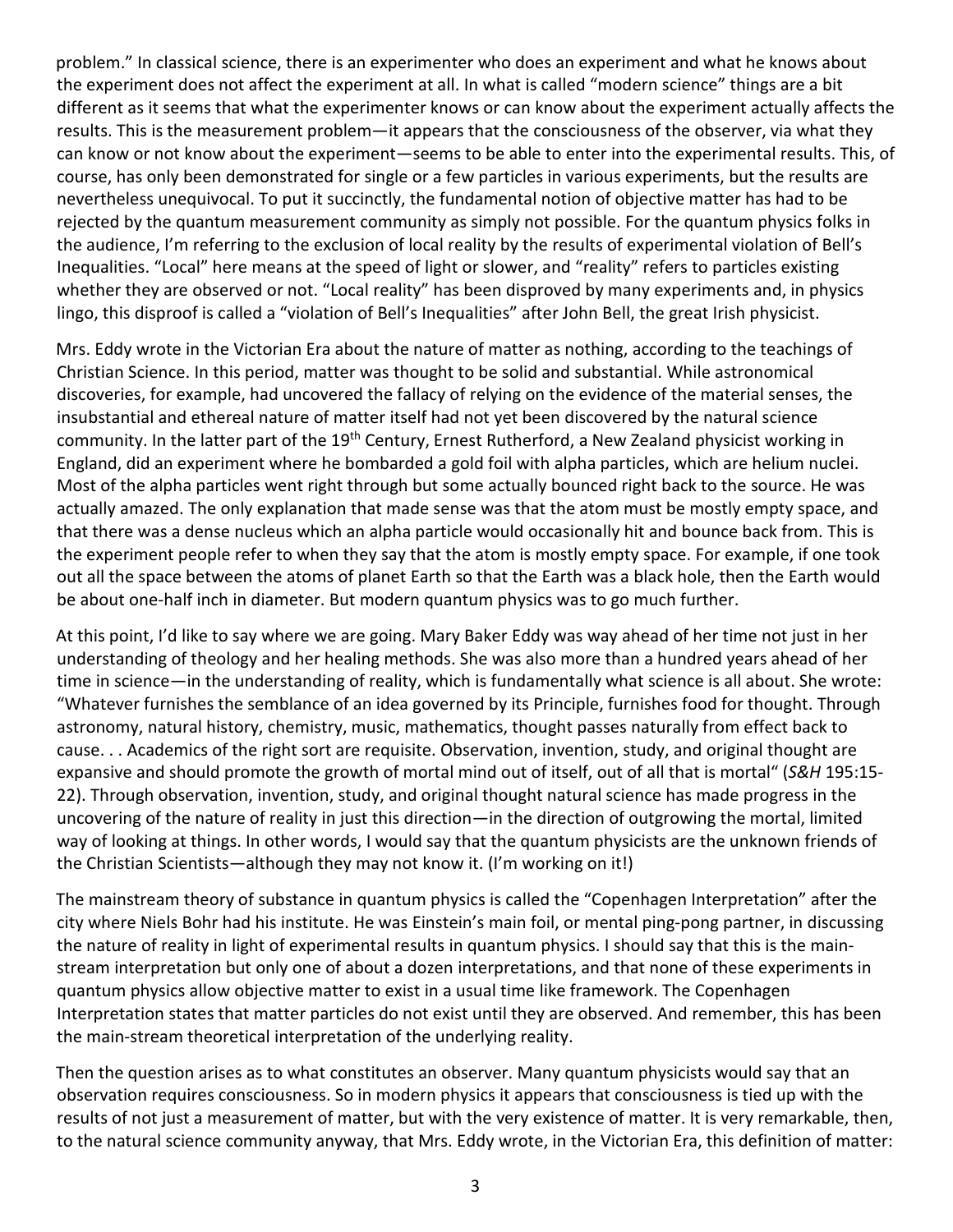"Matter. Mythology; mortality; another name for mortal mind; . . ." (*S&H* 591: 8-9). And elsewhere she wrote: "The material atom is an outlined falsity of consciousness . . ." (*Unity of Good* 35:26-27).

At the Institute for the Metaphysics of Physics at Principia College we are doing some experiments to demonstrate that mortal mind is indeed outgrowing itself through observation, invention, study, and original thought. This process and these discoveries should not surprise the Christian Scientist. When the results of the gold foil experiment indicated the insubstantiality of matter, I'll bet the Christian Scientists who read about it were not surprised. When the "reluctant metaphysicians"—that's what I call the quantum physicists—had to conclude from experimental results that not only was matter insubstantial, but somehow related to what the observer could know or not know, again the Christian Scientist would not be surprised. And I think this is about where quantum physics is at this point—in Christian Science language I would say that quantum physics has discovered, as Mrs. Eddy already stated, that matter and mortal mind are the same thing. Matter is a supposed mortal mind limited (or formed) way of looking at reality.

But the Christian Scientist knows that there is more! In Christian Science we know that there is, in reality, no mortal mind. Mrs. Eddy writes that the Sun does not send out little suns, but light (*Ret* 56:22). And that there are not a whole bunch of little minds but only one infinite, divine Mind. Remember, in the Sermon on the Mount Christ Jesus talks about building one's house/consciousness, on the Rock and not on the sand? Well sand is just a bunch of little rocks, isn't it? And the Rock Jesus is referring to is the one infinite divine Mind which is God. So if we let our consciousness be that of the divine Mind – that Mind which was in Christ Jesus and not buy into the notion of many little sandy minds, we shall endure—our house-consciousness will stand—and the winds and storms of mortality cannot affect the immortality of this infinite, divine consciousness.

So can we see any progress toward an omnipresent Mind in the current directions in which the quantum physicists who study its foundational aspects are headed? Well, quantum physicists are certainly discovering—putting it in Christian Science lingo—that matter and mortal mind are aspects of the same thing, like ice and steam. But is quantum physics really approaching the outgrowing of this notion of a mortal mind thinking up matter for an infinite Mind as the Source of all creation? For this, let's discuss a discovery that Einstein made in the 1930s that was so radical that he didn't even believe it at the time. It is called "entanglement," and it indicates that things across the universe can be instantaneously in touch with each other. For decades Albert Einstein and Niels Bohr would go back and forth about various weird aspects of quantum physics. There is a famous story of Bohr picking Einstein up at the train station in Copenhagen and having discussions with him while riding the trolley to the Institute. They, of course, missed their stop and knew it finally when the trolley turned around at the end of the line. They rode back and missed their stop again and realized it when they were back at the train station. So this went on several times. I forget how the story ends but I think that either Niels Bohr's assistant or his wife finally came to the trolley stop and waved at them and got their attention long enough to tell them to get off the trolley!

But the point is, that when Einstein came up with entanglement, it was so remarkable and unexpected that Bohr described it as a bolt of lightning. And he actually had no reply to it. So Einstein didn't believe it at first he thought this underlying instantaneous connectedness (which Irwin Schrödinger, another founder of quantum physics named "entanglement") was so absurd that it showed that something was missing from quantum physics. He called it instantaneous "spooky action at a distance." But in the 1960s the quantum physicist already mentioned, named John Bell, came up with an experiment to see if entanglement could be real, and in the 1970s it was shown that, yes, entanglement was real. Instantaneous connectedness, entanglement, became an experimental fact in quantum physics. Now this came as a great surprise to the natural science community and many "matter-as-fact" physicists have tried to ignore it, pretend it is philosophy, or pretend somehow that classical physics is still foundational. But "spooky action" is here to stay. Entanglement should not come as a surprise to the Christian Scientist, of course, when we have read in the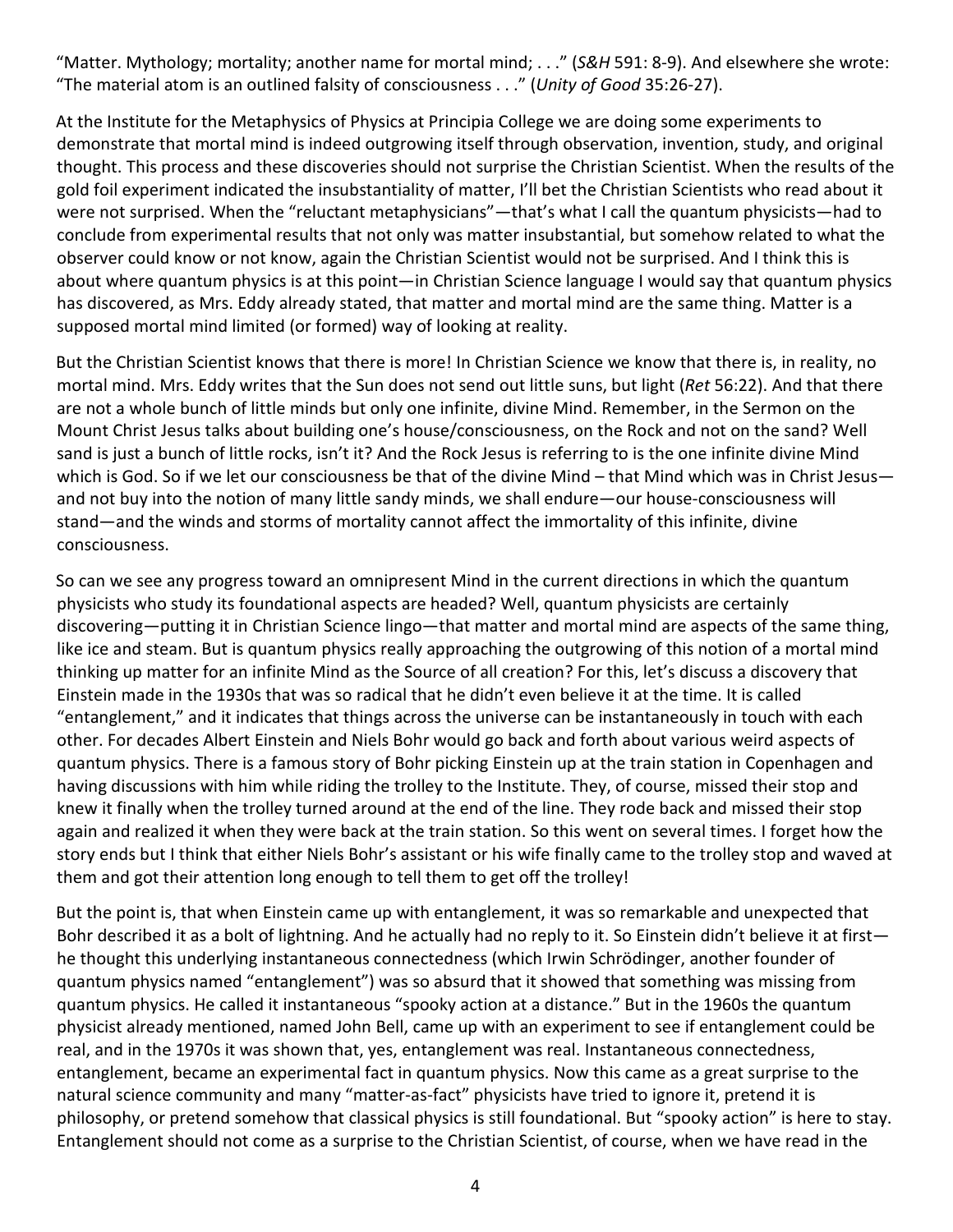textbook of Christian Science, for example, "Science can heal the sick, who are absent from their healers, as well as those present, since space is no obstacle to Mind" (*S&H* 179: 5-7). This is referring to the one, infinite divine Mind that fills all space.

So is the nothingness of matter and the nothingness of mortal mind (as the notion that one can have a "formed" creation) being outgrown today through observation, invention, study, and original thought? I would say, yes. But for Christ Jesus, Mrs. Eddy, and Christian Scientists this should come as no surprise, for they are, through healing, already demonstrating the nothingness of matter/mortal mind, and the allness of the perfect, infinite, divine Mind whose ideas we are, who thinks us up constantly (and forever), and whose nature as infinite Love produces in us, and everyone, the perfect man and woman. Matter seems to come and go, as we are all aware. Let us consider, then, that Spirit is more substantial than matter. That intelligence is more reliable than material sense observation. And that indestructible and unlimited spiritual qualities are more fundamental than limited material objects.

So what about the role of Christian Science in the 21<sup>st</sup> Century? In the natural science community the really greatest scientists have been the ones that have unified two apparently separate fields. For example, Isaac Newton unified the terrestrial mechanics of Galileo Galilee with the celestial mechanics of Johannes Kepler in the theory of gravity. James Clerk Maxwell, who has been called the Einstein of the 19<sup>th</sup> Century, was ten years younger than Mrs. Eddy and he discovered that electricity and magnetism were the same thing, giving us the equations for all modern electrical systems. Einstein, of course, showed that spacetime and gravity were the same phenomenon—that is, that gravity was not a magic force (which Newton said he could not explain – he said, "I form no hypothesis"). Einstein explained that gravity was actually the result of the warping or bending of spacetime itself.

Mary Baker Eddy, who discovered Christian Science in the 19<sup>th</sup> Century, was also a great unifier in the scientific sense. Christianity is really about unconditional Love. And Science is about unconditional Truth. Mrs. Eddy discovered that Love and Truth were identical, and are actually names, or synonyms, for God, the infinite Creator, and the Source of all Being. I think in the 19th Century Mary Baker Eddy was recognized as a revolutionary in theology. For example, she disputed notions of predestination—that God could sanction eternal punishment. She overturned the idea that God could make mistakes, as another example. She saw infinite Love as just that—infinite, meaning no other source or quality of creation but Love. In the 20<sup>th</sup> Century, it was shown (for anyone paying attention) that Mrs. Eddy was also a revolutionary in medicine, in healing. For example, she fully explained the placebo effect in which a change in the thought of the patient results in a faith healing. Today the name "placebo" is invoked, but remains wholly unexplained in schools of allopathic medicine. Now, in the 21<sup>st</sup> Century, we can begin to see that Mrs. Eddy was also very much ahead of her time in science—the discovery of the underlying nature of things—as well. In his book *Mary Baker Eddy: Years of Trial* (Appendix B) Robert Peel writes, "Only after the successive emergence of relativity and quantum theory could even the most rudimentary conceptual bridges be thrown between, for instance, Mrs. Eddy's explanations of mind, matter, and causation and those of the more philosophically-minded natural scientists."

Mrs. Eddy states that Christian Science is based upon Christianity as Christ Jesus taught it more than 20 centuries ago. So let's start with Christ Jesus again to discuss the premise of Christianity being Science. Mrs. Eddy has written about Christ Jesus (*S&H* 313: 23-26), "Jesus of Nazareth was the most scientific man that ever trod the globe. He plunged beneath the material surface of things, and found the spiritual cause." What did Jesus say of his mission? One thing he said was "To this end was I born, and for this cause came I into the world, that I should bear witness unto the truth" (John 18:37). So he did not say that he came to start a new religion. He said that his purpose was to bear witness to the Truth.

He was asked, "Who bears witness for you, John the Baptist?" He said, essentially, that there is no greater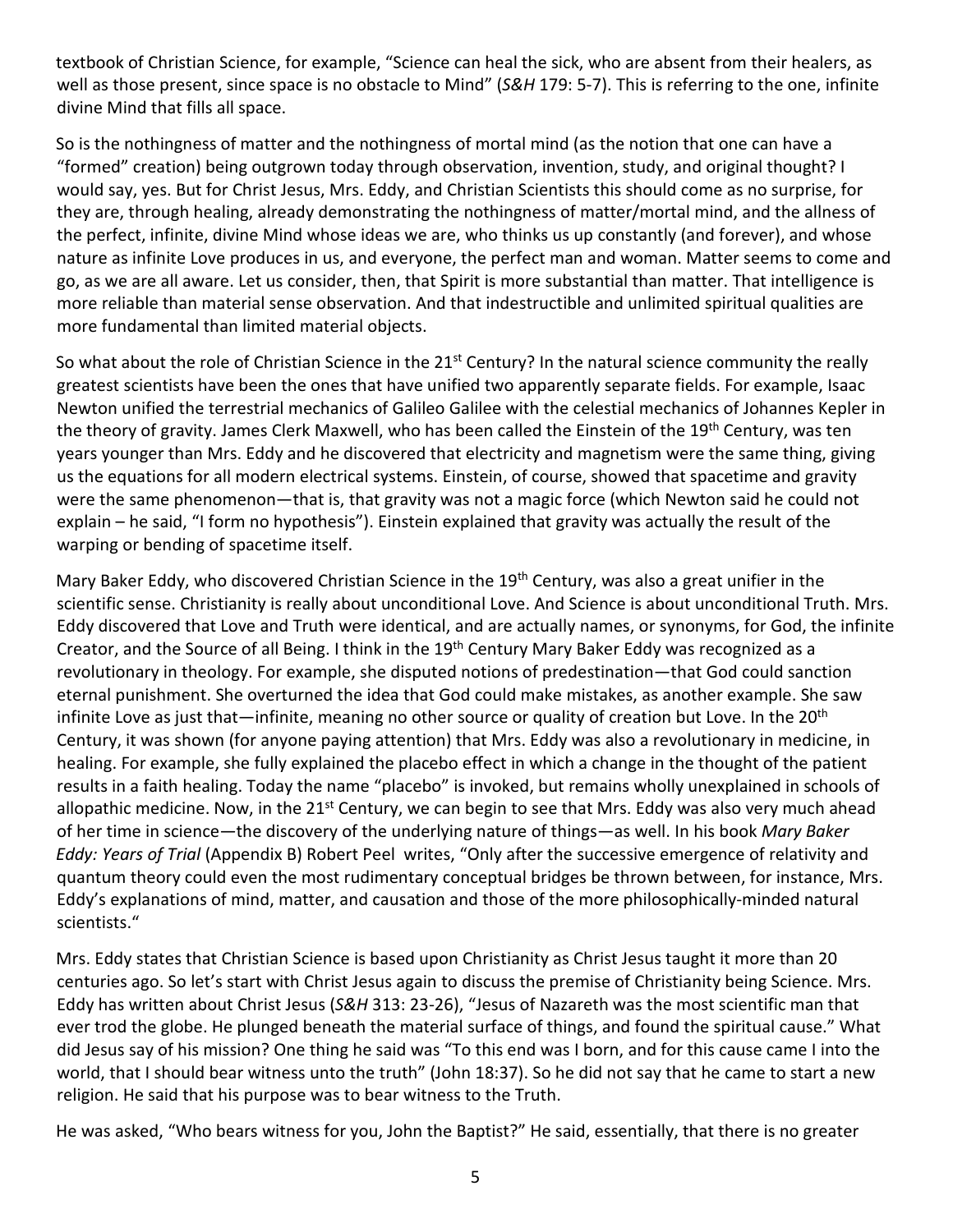human authority than John, "But I receive not testimony from man: . . . I have greater witness than that of John: for the works which the Father hath given me to finish, the same works that I do, bear witness of me, that the Father hath sent me" (See John 5: 31-33, 34, 36-37). So Christ Jesus said that, rather than even the highest human authority, it was his healing works that were the true test of the truth of what he taught. So we have, perhaps for the first time in history, a statement of the scientific method—that experimental verification is more important and reliable than human authority. And healing is, indeed, the ultimate verification. Christ Jesus also added—in case his disciples were not getting it—"If I do not the works of my Father, believe me not." (John 10:37). So now he is excluding human opinion altogether. Healing works are the only experimental verification of the spiritual reality of God's creation.

But if such Christian healing is really a science, then others should be able to follow Jesus' example in demonstrating healing as well. Well, Christ Jesus taught this also. He said, "Verily, verily I say unto you, the works that I do shall ye do also, and greater works than these shall ye do, because I go unto my Father." (John 14: 12). So Jesus taught that this spiritual understanding of healing could be applied by others as well. In other words, Jesus said it was not his personal charisma that healed. He was able to do these healing works because he went unto his Father, turned to God. He was not talking about leaving, he was talking about going to the Source, Creator, the Principle of the universe, divine Love, for the demonstration of his healing works.

So Christ Jesus sounds like a scientist to me. He came to bear witness to "the Truth." He may have been the first person in history to state that works—one might say, in modern language, experimental verification—is more important than any human authority. And he recommended that we all follow him in doing even greater works by turning to the Principle of the universe, which he called "Father." Mrs. Eddy re-discovered this Science of Reality that Jesus taught and united the concepts of Christianity and Science. She writes, "It has been said, and truly, that Christianity must be Science, and Science must be Christianity, else one or the other is false and useless; but neither is unimportant or untrue, and they are alike in demonstration. This proves the one to be identical with the other" (*S&H* 135:21-26). Note, again, the scientific statement that if these two are alike in demonstration (experimental verification) then this is the proof of their being identical. This leads to scientific rather than faith healing.

When starting a new science one often has to introduce new terms. Mrs. Eddy did this. She writes, "After the author's sacred discovery, she affixed the name 'Science' to Christianity, the name 'error' to corporeal sense, and the name 'substance' to Mind" (*S&H* 483: 13-16). We read in one of Mrs. Eddy's letters to a minister, "Christian Science like all Science must be discovered or learned. It is not a native of the senses and cometh not with observation . . . indeed the testimony of or the evidence before the senses contradict it but not more flatly than they disputed the facts of astronomy and then accepted them through the understanding. . . . It is only more difficult to understand Christian Science than astronomy because the former [Christian Science] wars against the whole mortal man and the latter [astronomy] against only a part of him." Then she says, "I never know where to stop on this subject." (*Mary Baker Eddy: Years of Authority*, Robert Peel, p. 112).

So science is not about believing the evidence of the material senses. It is about the evidence of intelligence being regarded actually as more reliable than the evidence of the senses. About 400 years ago this idea really took off with the realization that, in spite of the "obvious" evidence to the contrary, the Earth went around the Sun, rather than the other way around. This took a while to catch on, as one can imagine what a farmer who had plowed his field that morning might have thought of it going around the Sun at 18  $\frac{1}{2}$  miles per second! We still use the terms "sunset" and "sunrise" today. But, as mentioned, science had shown that the evidence of intelligence was a more reliable indicator of reality, or the truth, than the evidence of the socalled material senses. This resulted in the idea that the Earth was not in the center of the universe—where hades was beneath and heaven above—but rather Earth was within the universe, one of the many planets and the Sun one of many stars. Rather than be at the bottom of creation, Earth became a participant in the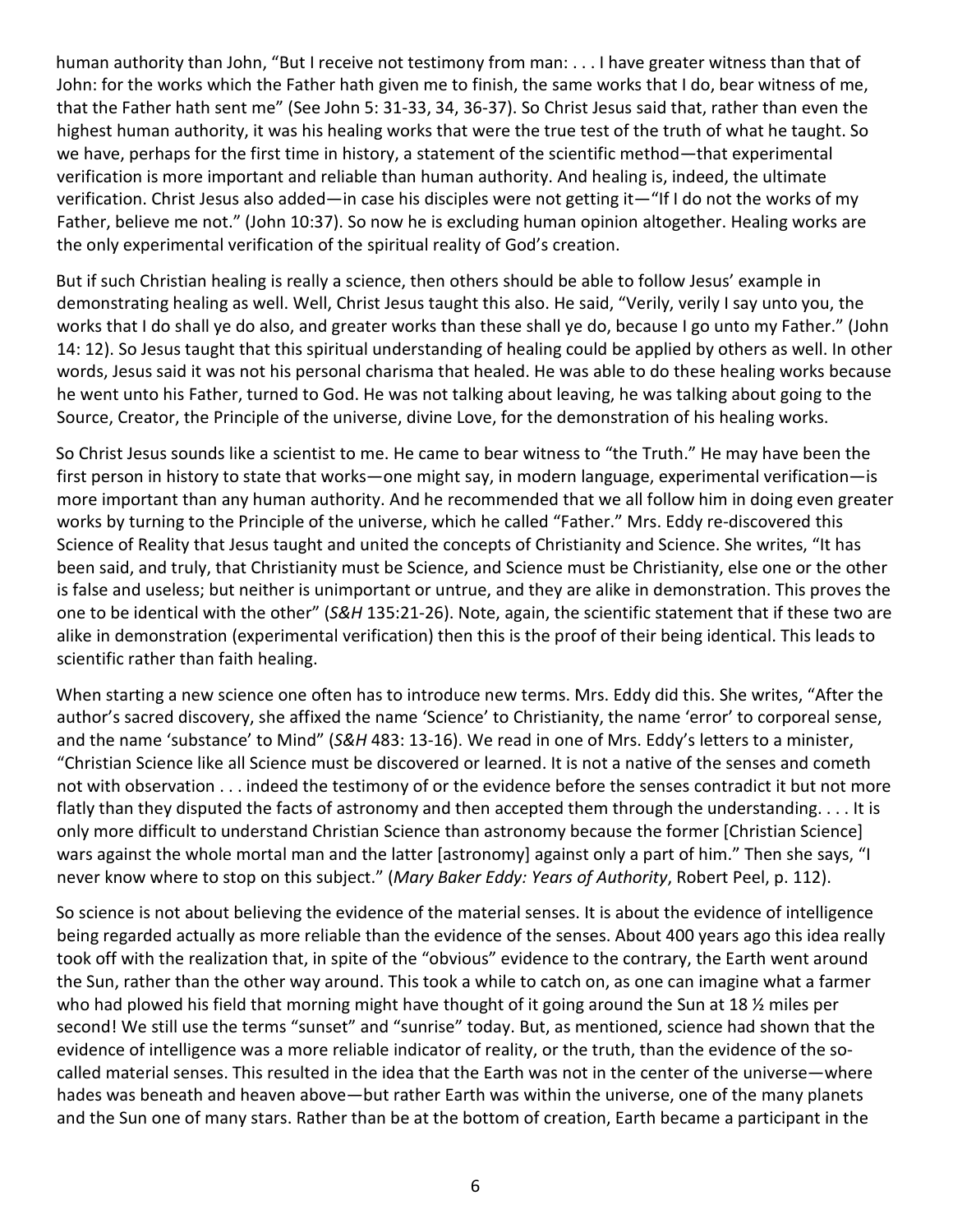universe. And this led to our understanding of the size of the stellar universe vastly expanding by more than ten million trillion times in the next four centuries!

Today, an even more radical scientific revolution is under way. Mrs. Eddy writes, "The sun is not affected by the revolution of the earth. So Science reveals Soul as God, untouched by sin and death,—as the central Life and intelligence around which circle harmoniously all things in the systems of Mind" (*S&H* 310: 12-17). So today there is a revolutionary idea that we are not the center of our own little minds with heaven elsewhere. Mrs. Eddy states that God, infinite Mind, is the only Mind and that we are the ideas of this Mind which "circle" it "harmoniously." This is still quite a radical thought because it means that all creation is really infinite divine Mind and its ideas. Since a mind cannot think thoughts unlike that mind, it must be that all of divine Mind's ideas are its image and likeness.

Mrs. Eddy started a revolution in both Science as well as in Christianity in the 19<sup>th</sup> Century way ahead of the knowledge of natural science we have today—of the underlying metaphysical nature of things in the field of, for example, quantum physics. To put things in some perspective, Mrs. Eddy was born the same year that Napoleon Bonaparte passed on. This is the same year that scientist Michael Faraday invented the first electric motor. Queen Victoria once asked Faraday, "Of what use is electricity?" and he replied, "Your Highness, of what use is a baby?" When Mary was five years old, Thomas Jefferson and John Adams passed on. When she was 18 years old, photography was invented. When she was 37, Charles Darwin wrote *The Origin of Species*. She would know about the first successful flights of heavier-than-air aircraft invented by the Wright Brothers, and her household would take a keen interest in going to some of the air shows. She would certainly be well read about discoveries in science, including the unexplained energy source of atomic force discovered by Madame and Pierre Curie in the mid-1890s. By 1898 this would even become a topic, "Is the Universe, Including Man, Evolved by Atomic Force?" in the weekly Bible lesson!

But now in the 21<sup>st</sup> Century, how do Mrs. Eddy's scientific discoveries—her statements about the nature of consciousness, matter, and reality—match up with and foretell future discoveries of natural scientists? I should say that spiritual healing is the ultimate experimental verification of the truth of Christian Science, as Christ Jesus and Mary Baker Eddy both proved. But what these proofs say about reality—the goal of the scientist to discover—is interesting.

We would find that the Victorian concept of solid matter was incorrect—that matter was mostly empty space. But with the discovery of the quanta of energy by Max Planck in the year 1900, as mentioned, things were to take a much more radical turn. Albert Einstein would win his Nobel Prize in physics for formulating the particle nature of light. A discovery as initially innocent as light coming in little packets or quantities would lead to the mainstream conclusion that matter does not exist until it is observed. It would also lead to an underlying connectedness—the "entanglement" which Einstein discovered but couldn't quite believe. Light travels about one foot every nanosecond (billionth of a second), and the current record is that entangled particles 143 kilometers apart have been shown to respond to each other within a nanosecond, clearly much faster than even light could have traveled between them. So this instantaneous spooky action has already been demonstrated over significant distances.

Today I do hear people talking about matter being "mostly empty space" using analogies such as: if an atomic nucleus were the size of a pea, then the nearest orbiting electron would be over a mile away, and so on. But what has occurred in quantum physics in the last century is a whole lot more radical than this. It seems that the days of objective matter are over—"There is no local reality to matter" is a way that quantum physicists would put it. The way Mrs. Eddy put it is, "There is no life, truth, intelligence, nor substance, in matter." And this is because, "All is infinite Mind and its infinite manifestation, for God is All-in-all" (*S&H* 468:9-11).

As one of the founders of quantum physics, Werner Heisenberg in the first half of the 20<sup>th</sup> Century, concluded from the experimental results at the time: "Some physicists would prefer to come back to the idea of an